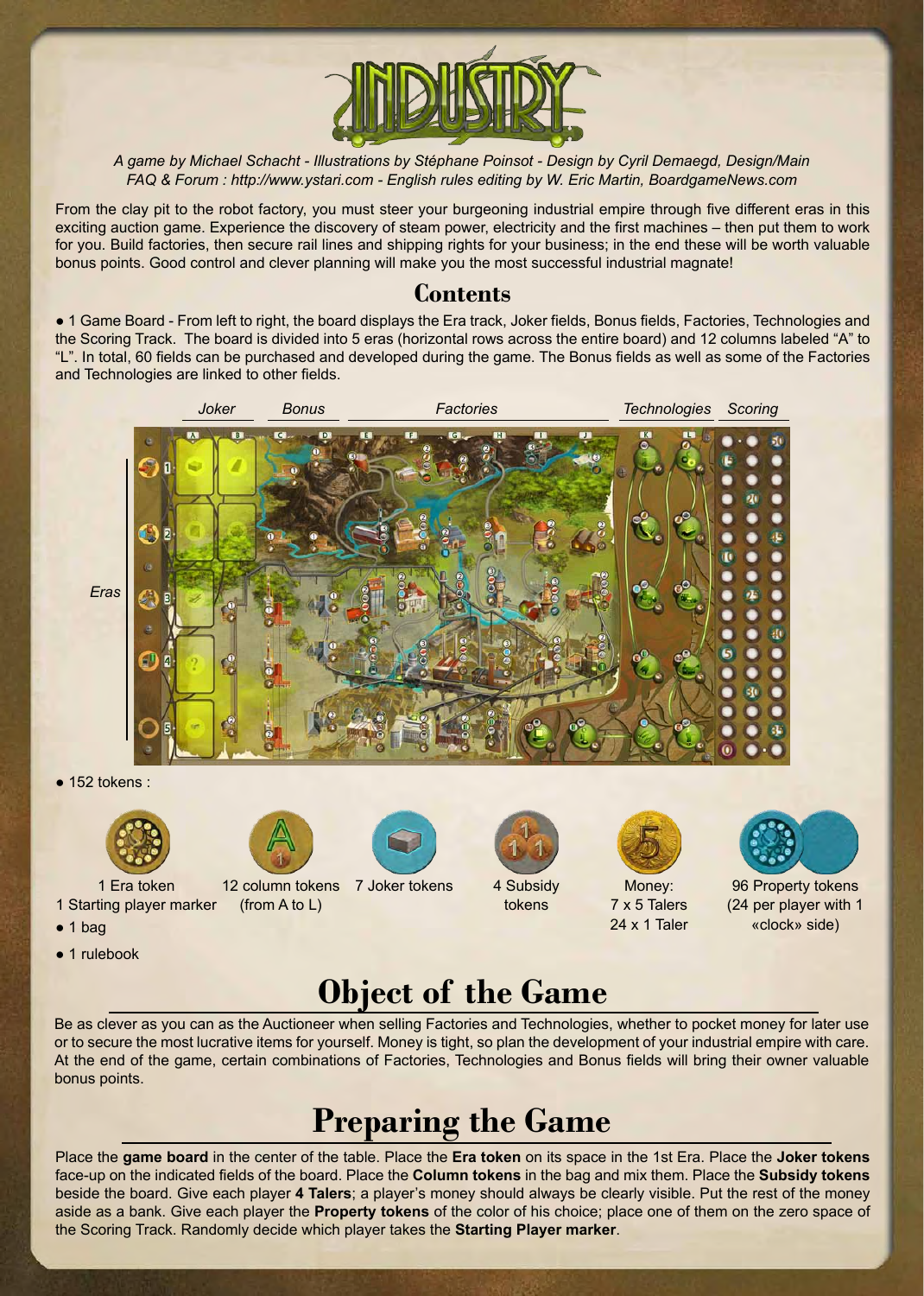### **The Game**

Several **rounds** are played in a clockwise direction. A round consists of **five phases**. All players must complete one phase before going on to the next. After every third or fourth round there is also a **change of Era**.

### **Phase 1: Income**

Each player takes **1 Taler** from the bank.

### **Phase 2: New Column tokens**

The Starting Player draws one **Column token** per player from the bag and places them face-up above the board next to the matching letter. If the Column token with a coin symbol is drawn, each player immediately takes one Taler from the bank.

*Recommendation: In Eras 4 and 5, make the following changes so that game play is ideally balanced:*

• **With 3 players, draw 4 tokens per round (instead of 3) in both Era 4 and Era 5.**

• **With 4 players, draw only 3 tokens per round (instead of 4) in Era 5.**

#### **Phase 3: Auction**

The Starting Player is the first Auctioneer, and he now chooses one of the available fields to auction. A field is **available** if it lies in the current Era and has a face-up Column token above it.

In turn, starting with the player to the left of the Auctioneer, each player – apart from the Auctioneer himself – can either make one bid for this field or pass. A bid must be higher than any preceding bid, and a player cannot bid more Talers than he can pay. Once each player has made a bid or passed, the Auctioneer has two options:

• **He can let the highest bidder claim the field** and take the appropriate amount of money from the bidder. He remains the Auctioneer and chooses another available field to put up for auction.

#### **OR**

• **He claims the field himself**, paying an amount equal to the highest bid. In turn, starting with the player to his left, the Auctioneer gives each player – including himself – 1 Taler until he has paid the full price. (With high bids, players might receive more than one coin.) His job as Auctioneer is now over, but **he keeps the Starting Player marker!** His left-hand neighbor becomes the new Auctioneer and chooses which available field will be auctioned next.

#### **No Bids:**

If nobody bids in an auction, the Auctioneer **must** claim the field himself, although he pays nothing. He keeps the Starting Player marker, and his left-hand neighbor becomes the new Auctioneer, choosing which available field will be auctioned next.

#### **Auctions Details:**

One player can auction and/or win several fields in any one round. The previous Auctioneer can bid in subsequent auctions.

#### **Claim a Field:**

The player who wins an auction places one of his Property tokens on the just auctioned field with the "clock" symbol face-up. This field is now owned by the player and considered **undeveloped**. (Exception: To claim a field with a Joker token, just take the token and place it face-up in front of you without placing a Property token.) Afterwards, turn the corresponding Column token face-down to show that this field is no longer available.

#### **When all available fields have been auctioned, this phase ends.**

*Note: Depending on the number of players, 3 or 4 fields will be auctioned each round; in one complete Era, twelve fields will be auctioned.*





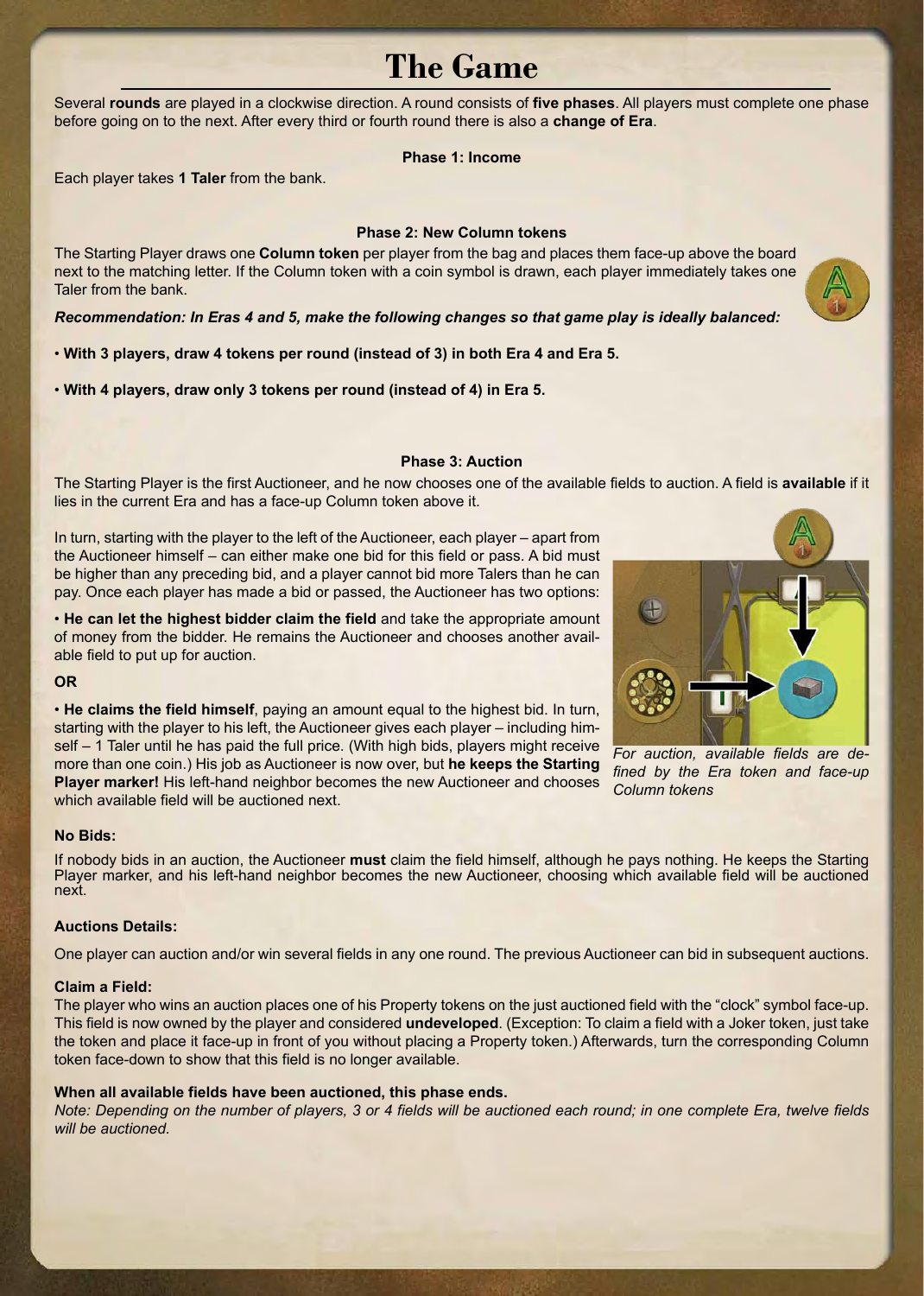#### **Phase 4: Development**

Beginning with the Starting Player, each player may in turn develop **up to two of his undeveloped fields**. He must pay the **construction costs** printed on the field, if any, to the bank (Technologies cost no Talers to develop.) In addition, many of the Factories and Technologies require payment of one or two specific **resources** in order to be developed.



#### **Procuring the Required Resources:**

Resources can be obtained in the following four ways:

• **You have a Joker token of the required resource from a previous auction.** A Joker token is worth exactly one resource. The Joker token labeled "?" is worth one resource of your choice. Discard this token to pay the required resource. • **You have an already developed Factory that produces the required resource.** In this case the resource is automatically regarded as being paid.

• **Another player has an already developed Factory that produces the required resource.** You can pay this player 1 Taler, and the resource is then deemed paid. This purchase may not be refused.

• **You may buy any available resource from the bank for 1 Taler.** This is possible only for resources that are not produced by other players and only for resources that appeared in previous Eras. (See table below.)

*Table of available resources at the bank*



- *Era 1: No resources are available at the bank*
- *Era 2: Stone, Brick and Wood*
- *Era 3: Ceramic, Glass, Iron and all previous resources*
- *Era 4: Cable, Steel, Cement and all previous resources*

*Era 5: Plastic, Computers and all previous resources*

If you do not have enough money, or a required resource is not available, you may not develop the Factory, Technology or Bonus field.

#### **Developing and Receiving Points:**

If you develop a Factory, Technology or Bonus field, flip your Property token on that field so that the "clock" symbol is now face-down. This field is now considered **developed**.

You may receive victory points for developing a field. The number of points, if any, is shown on the bottom of the field in a small cogwheel; if no points are shown, then you do not receive any!

#### **Other Remarks:**

- **Factory:** You receive points for developing a Factory only if that Factory is located in the current Era.
- **Technology:** Technologies may be developed only if they are located in the current Era.
- **Bonus:** Bonus fields earn victory points only at the end of the game. They can be developed during any Era.

Whenever you score points, immediately advance your token on the **Scoring Track**.

#### **Special Factories: Bank and Stock Exchange**

For the player who has built the bank or stock exchange, all subsequent construction costs are each **reduced by 1 Taler**. If he owns both of these locations, then all construction costs are **reduced by 2 Talers**.



*Exchange*

*Note: Construction costs are never reduced below zero.*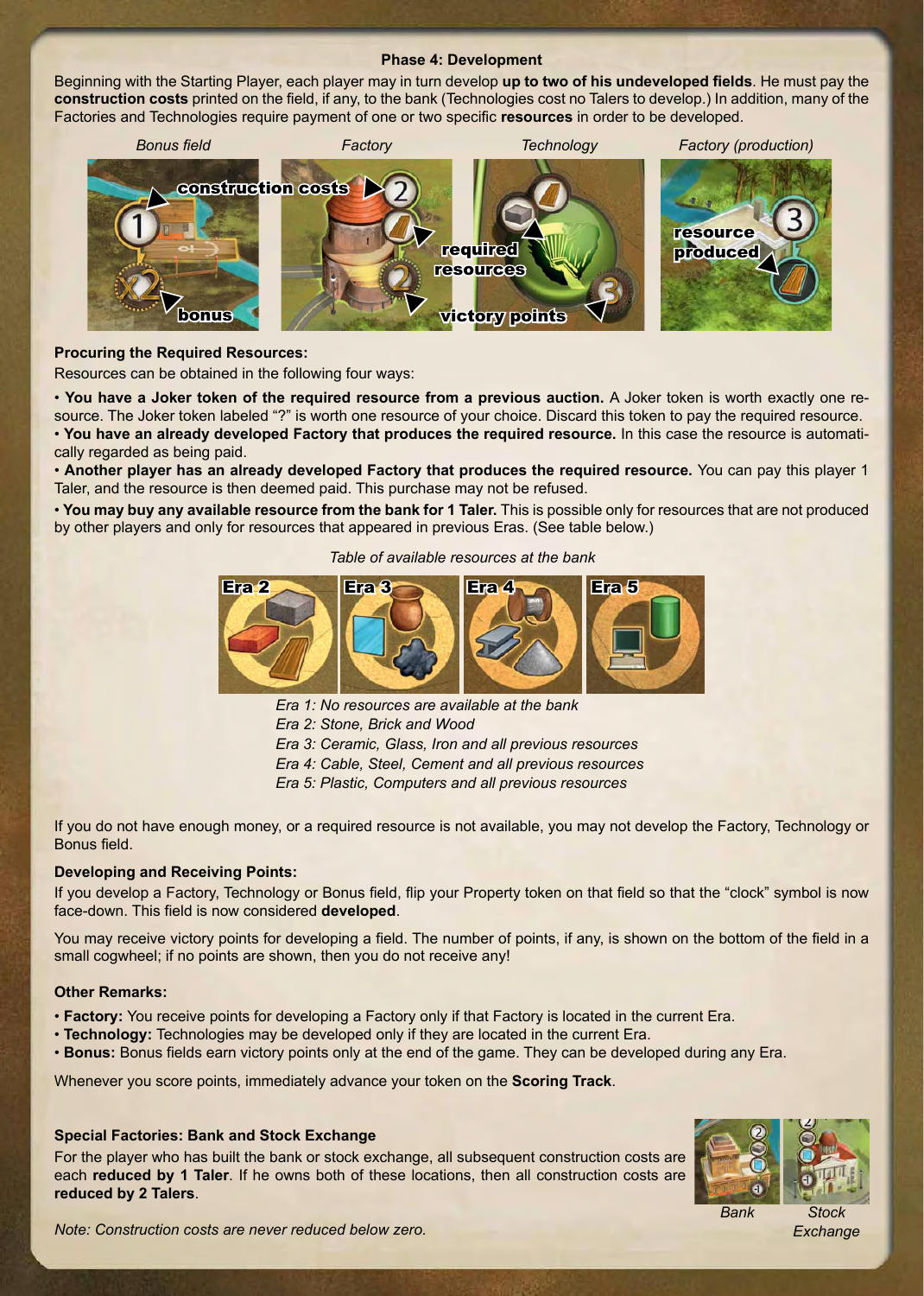#### **Phase 5: New starting player**

If all available fields in one round have been auctioned, the Starting Player marker moves clockwise to the next player, who becomes the new Starting Player. The next round then follows, starting with Phase 1: Income.

#### **Change of Era**

Once **all 12 fields** in an Era have been auctioned, a change of Era occurs at the end of the round after Phase 5. Move the Era token down one space. (Note that the resources available at the bank during an Era are shown in the earlier Era spaces. The table on page 3 details which resources are available when.) Undeveloped Technologies in all previous Eras can no longer be developed.



*The Era token is moved down one space. Stone, Brick and Wood are now available at the bank.*

#### **Subsidy**

At any time during the game, a player may take **one** Subsidy token and place it face-up in front of him. He immediately takes **3 Talers** from the bank. At the end of the game, this Subsidy token is worth -5 points.



### **End of the Game**

Once all fields in all eras have been auctioned, the game ends at the end of the round. Remove from the board all Property tokens that still show the "clock" symbol. Players then tally their remaining points based on money in hand, linked Factories/ Technologies, Bonus fields and unused Joker tokens, as detailed below.

• **Money:** For **every 3 Talers** a player holds, he earns **1 victory point**.

• **Linked Factories and/or Technologies:** For each pair of Factories that are directly linked by a road, he earns **3 points**; similarly, for each pair of Technologies that are directly linked, he earns **3 points**.

• **Bonus fields:** For **each Bonus field** (Port, Railway Station, Pump Station and Power Station) that a player owns which is connected to a Factory that he also owns, he earns **2 or 3 bonus points**. Bonus fields are connected to Factories as follows: Ports by rivers, Railway Stations by tracks, Pump Stations by pipelines, and Power Stations by power lines. Bonus fields and connected Factories don't have to be adjacent.

*Example: A player has developed 3 «Port» Bonus fields (= 3 x 2 points) and 4 Factories which are connected to the river (and therefore automatically connected to his Ports). For each of his 4 factories, he thus earns 6 points, for a total of 24 points from Bonus fields..*

• **Unused Joker tokens:** For each such token a player holds, he earns **2 points**.

• **Subsidy token:** If a player has a subsidy token in front of him, he loses **5 points.**

Adjust each player's Scoring token on the Scoring Track according to the points earned (or lost). The player with the most points has won the game.

In case of a tie, the player with the most Property tokens on the board wins. If there is still a tie, the player with the most money wins.



This professional game designer, who loves music and bicycling, has over 100 published designs to his credit, with his biggest success being Zooloretto, which won Game of the Year in Germany in 2007.

On **www.michaelschacht.net** he frequently offers expansions and other goodies for his games.

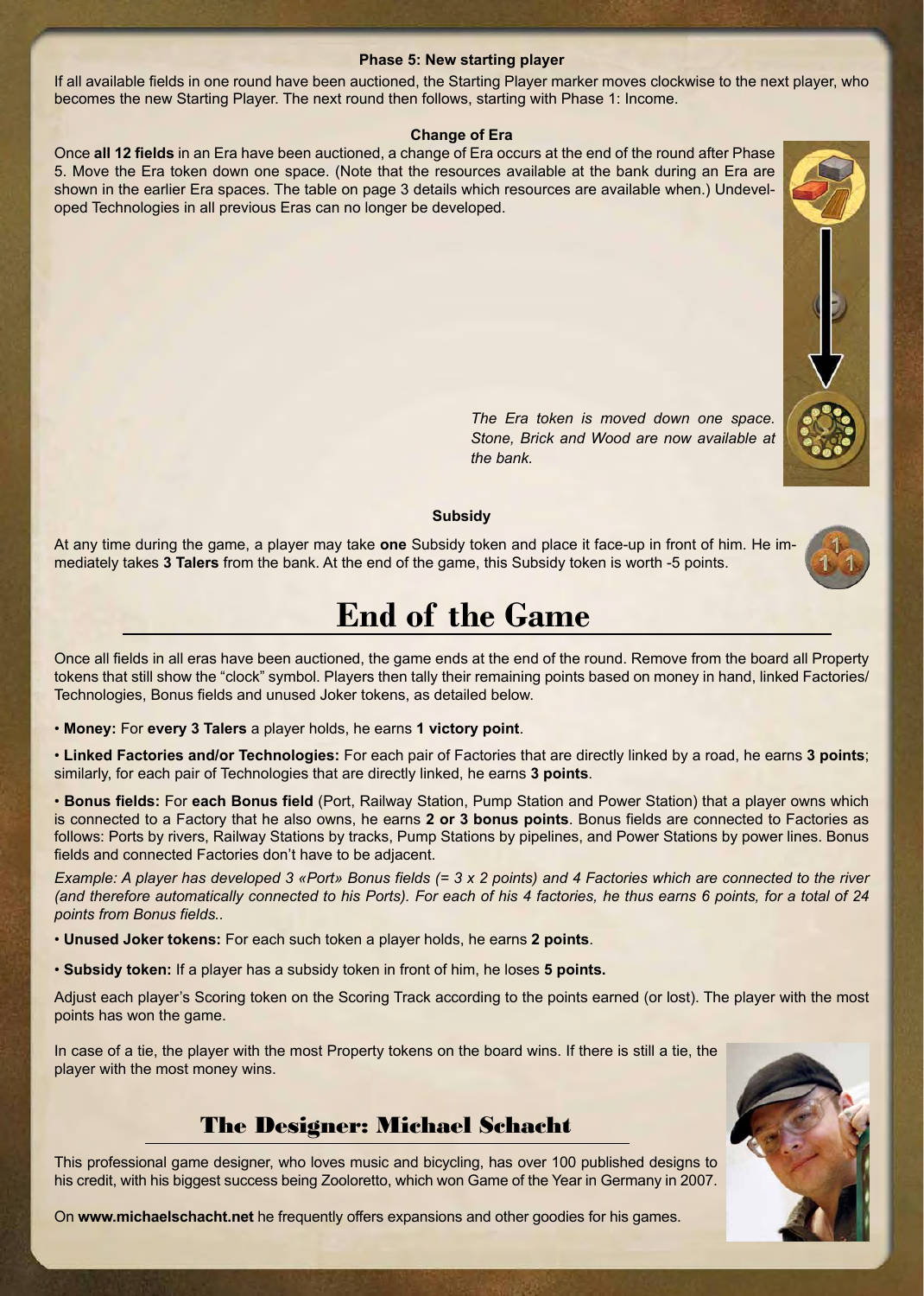

*Argilière Tongrube Clay pit*









*Cimenterie Zementwerk Cement factory*



*Usine informatique Computerwerk Computer factory*



*Usine robotique Roboterwerk Robotics factory*



*Banque Bank Bank*

*Bourse Börse Stock exchange*

*Labo Médical Pharmawerk Pharmaceutical lab*

*Centre de recyclage Halbleiterwerk Recycling plant*

*Briqueterie Ziegelei Brickworks*



*Brunnen Well*



*Verrerie Glasshütte Glass factory*



*Raffinerie Raffinerie Refinery*

*Labo génétique Gentechn. Fabrik Genetics laboratory*

*Compagnie pétrolière Öldfeld Oil field*





*Fonderie Eisenhütte Iron foundry*

*Mine de Fer Eisenerzmine Iron ore mine*

*Compagnie des eaux Wasserwerk Waterworks*



*Farbwerk Dye works*



*Usine de satellites Satellitenwerk Sattelite factory*



*Carrière Steinbruch Quarry*



*Cokerie Kokerei Coking works*



*Stahlwerk Steel mill*



*Usine chimique Chemiewerk Chemical plant*



*Internet Internet*



*Menuiserie Sägewerk Sawmill*



*Tisserie Weberei Weaving mill*



*Kabelwerk Wire factory*



*Usine plastique Kunstoffwerk Plastics factory*



*Telecoms Telekommunikation Telecommunications*



*Konstruktion Construction*

*Staudamm Dam*

*Automobile Automobil Automobile*

*Vol spatial Raumfahrt Space flight*

*Fibre optique Glasfaser Fiberglass*



*Maschinenbau Engineering*



*Machine à vapeur Dampfmaschine Steam engine*



*Train Eisenbahn Train*







*Nanotechnologie Nanotechnik Nanotechnology*